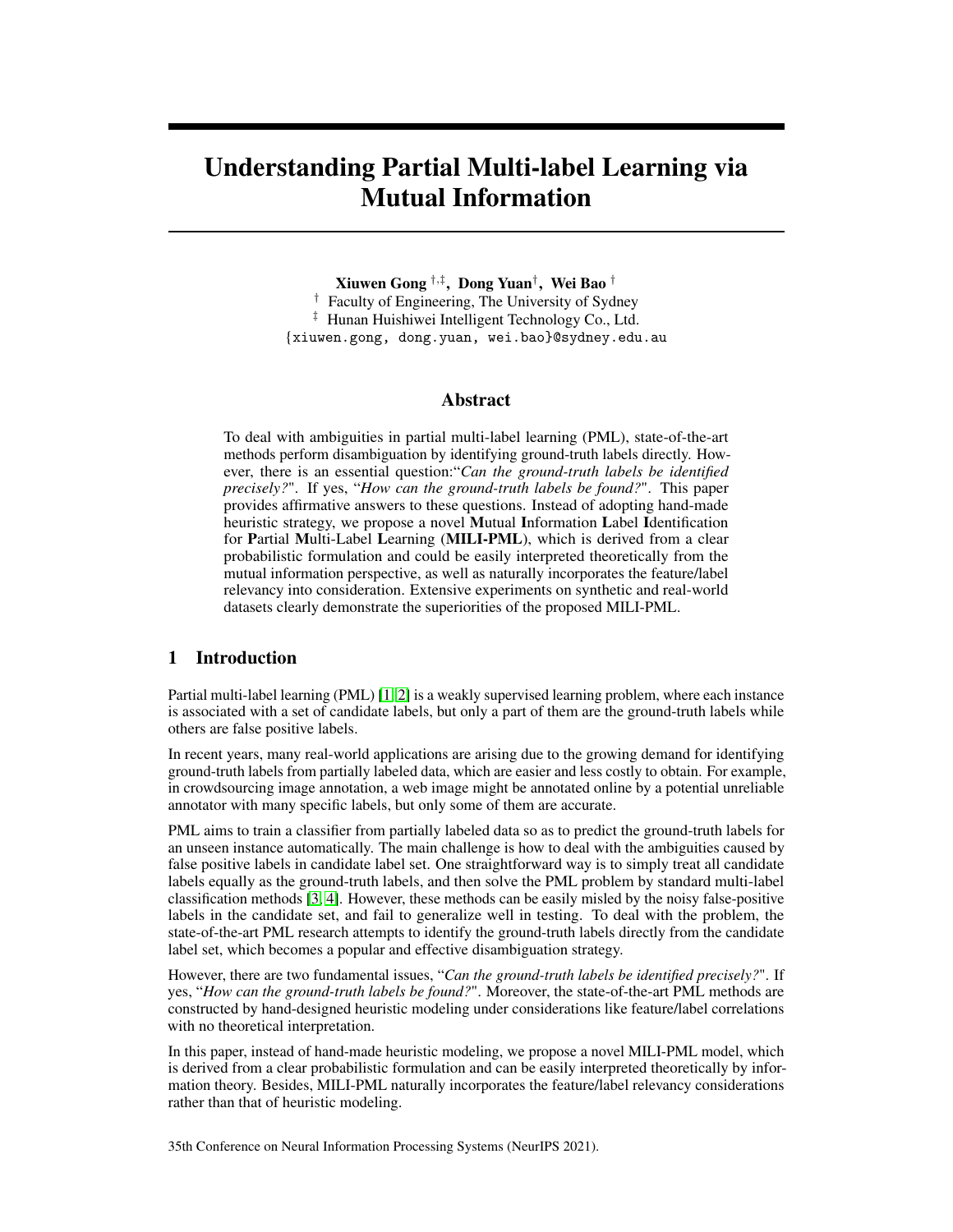To answer the first question "CAN", we define an  $\epsilon$ -identifiable score function to evaluate whether a PML method is workable for identifying the ground-truth labels precisely. Moreover, we demonstrate that the derived MILI-PML is  $\epsilon$ -identifiable under certain assumptions and conditions theoretically.

To answer the second question "HOW", we design an efficient optimization algorithm called MILI Algorithm to optimize the objective function.

Extensive experiments are conducted on six synthetic datasets as well as four real-world datasets. The experimental results demonstrate that the proposed MILI-PML consistently outperforms the state-of-the-art methods in terms of five widely-used multi-label metrics including ranking loss, hamming loss, one error, coverage, and average precision.

# 2 Related Work

Partial multi-label learning (PML) [\[5,](#page-9-4) [6\]](#page-9-5) is different from multi-label learning [\[7,](#page-9-6) [8,](#page-9-7) [9\]](#page-9-8) or partial label learning [\[10,](#page-9-9) [11,](#page-9-10) [12,](#page-9-11) [13\]](#page-9-12). In PML, each instance is associated with a set of candidate labels, which contains multiple ground-truth labels and the others are false positive labels. The state-of-the-art PML studies attempt to identify the ground-truth labels directly from the candidate label set.

[\[14\]](#page-9-13) propose PARTICLE to extract credible labels with high confidence via propagation matrix and use the identified labels to train multi-label classifiers. [\[15\]](#page-9-14) propose DRAMA to get the reliable labels with high confidence by employing the feature manifold, and then use the identified labels to train the multi-label classifier.

Moreover, [\[1\]](#page-9-0) propose PML-lc and PML-fp to optimize the label ranking confidence matrix in training classifiers which considers the label correlations and the feature prototype respectively. [\[16\]](#page-9-15) develop fPML to optimize the label confidentce matrix by considering feature and label correlations. [\[17\]](#page-9-16) propose PML-LRS to get label ranking which utilizes the low-rank and sparse decomposition to train classifiers while considering the feature and label interdependencies. [\[18\]](#page-9-17) develop MUSER to train classifiers by decreasing the feature noise and label redundancy via mapping with orthogonality constraint and graph Laplacian regularization, which considers the feature correlation and label correlation simultaneously.

However, existing methods have two common issues. First, models are hand-made heuristic with no theoretical interpretation. Second, existing partial multi-label learning (PML) methods assume that the ground-truth labels exist in the candidate label set and identify them directly. We then have the question:"*Can the ground-truth labels be identified precisely?"*. If yes, *"How can the ground-truth labels be found?".*

# 3 The Model Derivation

In this section, we derive our method, i.e., MILI-PML, from the following probabilistic formulation. Assume  $S = \{(\mathbf{x}^i, \mathbf{y}^i) : i = 1, \dots, n\}$  are drawn i.i.d. *n* times from a probability distribution P. Each observation is a pairwise example  $(x, y)$ , consisting of a d-dimensional feature vector  $\mathbf{x} = [x_1, \dots, x_d]^T$ , and a q-dimensional candidate label vector  $\mathbf{y} = [y_1, \dots, y_q]^T$ , drawn from the underlying random variables  $\mathbf{X} = [X_1, \dots, X_d]^T$  and  $\mathbf{Y} = [Y_1, \dots, Y_q]^T$ .

We adopt a q-dimensional binary vector  $v : a 1$  indicating the label is selected, a 0 indicating it is discarded. Notation  $y_v$  indicates the vector of selected labels, that is, the full vector  $y$  projected onto the dimensions specified by v. Notation  $y_{\bar{v}}$  is the complement, i.e., the vector of remaining candidate labels. The full label vector y can therefore be expressed as  $y = \{y_v, y_{\bar{v}}\}$ , which means y is the concatenation of  $y_v$  and  $y_{\bar{v}}$ . In PML,  $y_v$  is selected from y.

Assume that  $Q$  is a hypothetical predictive model with two parameters:  $v$  representing which labels are selected and w representing parameter used for prediction. *In order to identify the ground-truth labels from the candidate label set for PML, we can maximize the conditional likelihood of training dataset with respect to parameters {v, w}.* The conditional likelihood given all training examples  $\mathcal{S} = \{(\mathbf{x}^i, \mathbf{y}^i) : i = 1, \dots, n\}$  can be expressed as follows:

<span id="page-1-0"></span>
$$
\mathcal{L}(v, w | \mathcal{S}) = \prod_{i=1}^{n} Q(\mathbf{y}_v^i | \mathbf{x}^i, w)
$$
\n(1)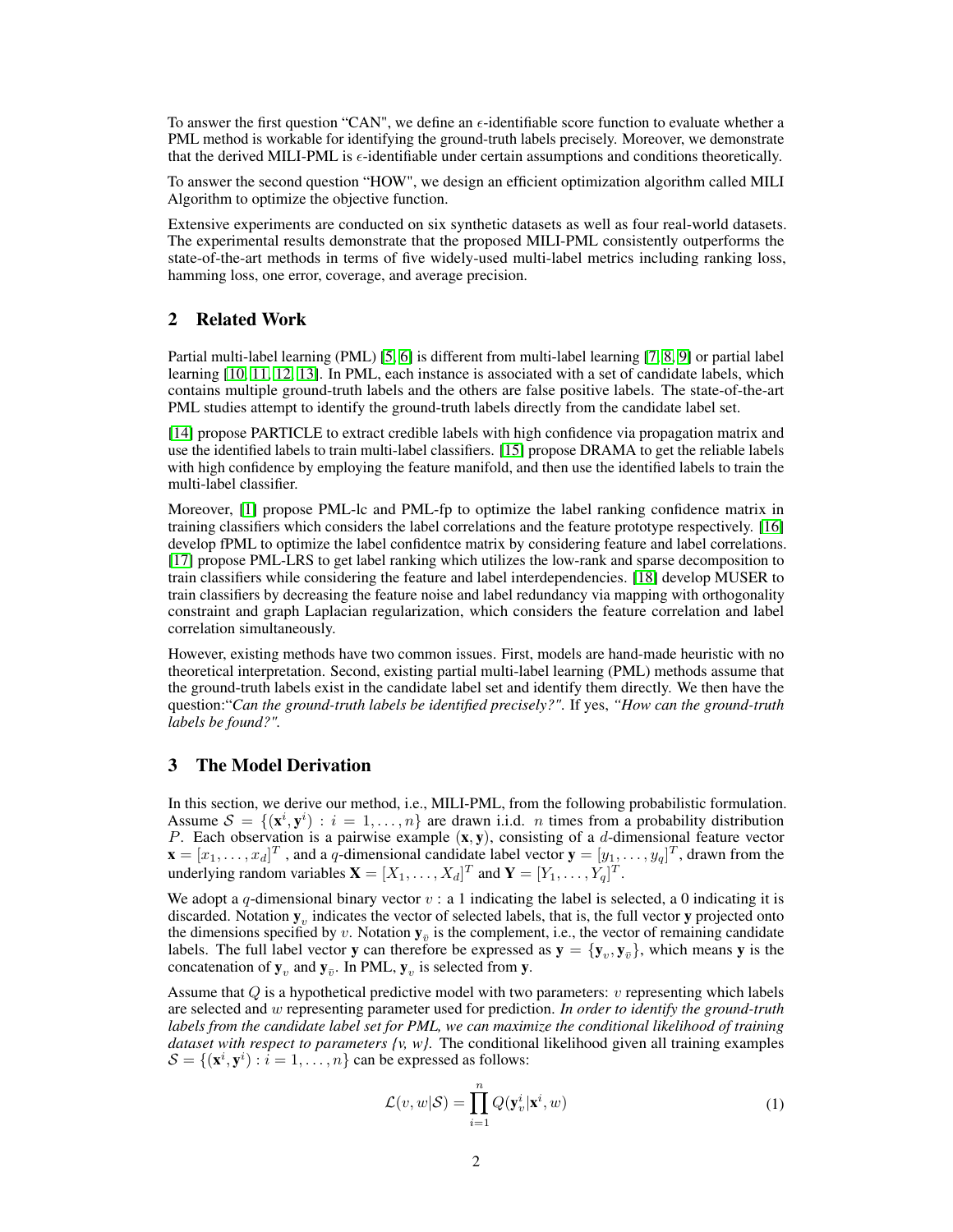For convenience, we use the conditional log-likelihood corresponding to Eq. [\(1\)](#page-1-0) as follows:

<span id="page-2-0"></span>
$$
\ell(v, w | \mathcal{S}) = \frac{1}{n} \sum_{i=1}^{n} \log Q(\mathbf{y}_v^i | \mathbf{x}^i, w)
$$
\n(2)

By multiplying and dividing classifier  $Q$  by the distribution of identified ground-truth labels given features, i.e.,  $P(\mathbf{y}_v|\mathbf{x})$ , we can re-write the above as follows:

<span id="page-2-1"></span>
$$
\ell(v, w | \mathcal{S}) = \frac{1}{n} \sum_{i=1}^{n} \log \frac{Q(\mathbf{y}_v^i | \mathbf{x}^i, w)}{P(\mathbf{y}_v^i | \mathbf{x}^i)} + \frac{1}{n} \sum_{i=1}^{n} \log P(\mathbf{y}_v^i | \mathbf{x}^i)
$$
(3)

Similarly, we can expand the second term in Eq. [\(3\)](#page-2-0) by multiplying and dividing the probability  $P(y|x)$ , and get the following formulation:

$$
\ell(v, w | \mathcal{S}) = \frac{1}{n} \sum_{i=1}^{n} \log \frac{Q(\mathbf{y}_v^i | \mathbf{x}^i, w)}{P(\mathbf{y}_v^i | \mathbf{x}^i)} + \frac{1}{n} \sum_{i=1}^{n} \log \frac{P(\mathbf{y}_v^i | \mathbf{x}^i)}{P(\mathbf{y}^i | \mathbf{x}^i)} + \frac{1}{n} \sum_{i=1}^{n} \log P(\mathbf{y}^i | \mathbf{x}^i)
$$
(4)

Furthermore, we use  $\mathbb{E}_{(X,Y)}$  to denote the expectation of the random variables  $(X,Y)$ . When  $n \rightarrow +\infty$ , Eq. [\(4\)](#page-2-1) can be reformated as follows:

$$
\ell(v, w | \mathcal{S}) = \mathbb{E}_{(\mathbf{X}, \mathbf{Y})} \left\{ \log \frac{Q(\mathbf{y}_v | \mathbf{x}, w)}{P(\mathbf{y}_v | \mathbf{x})} \right\} + \mathbb{E}_{(\mathbf{X}, \mathbf{Y})} \left\{ \log \frac{P(\mathbf{y}_v | \mathbf{x})}{P(\mathbf{y} | \mathbf{x})} \right\} + \mathbb{E}_{(\mathbf{X}, \mathbf{Y})} \left\{ \log P(\mathbf{y} | \mathbf{x}) \right\}
$$
(5)

The first term of Eq. [\(5\)](#page-2-2) equals to the following KL-divergence:

<span id="page-2-3"></span><span id="page-2-2"></span>
$$
\mathbb{E}_{(\mathbf{X},\mathbf{Y})}\Big\{\log\frac{Q(\mathbf{y}_v|\mathbf{x},w)}{P(\mathbf{y}_v|\mathbf{x})}\Big\} = -D_{KL}(P(\mathbf{Y}_v|\mathbf{X})||Q(\mathbf{Y}_v|\mathbf{X},w))\tag{6}
$$

As  $y = {y_v, y_{\bar{v}}},$  the second term of Eq. [\(5\)](#page-2-2) can be derived into the following formulation:

$$
\mathbb{E}_{(\mathbf{X},\mathbf{Y})}\Big\{\log\frac{P(\mathbf{y}_v|\mathbf{x})}{P(\mathbf{y}|\mathbf{x})}\Big\} = -\mathbb{E}_{(\mathbf{X},\mathbf{Y})}\Big\{\log\frac{P(\mathbf{y}|\mathbf{x})}{P(\mathbf{y}_v|\mathbf{x})}\Big\} = -\sum_{(\mathbf{x},\mathbf{y})} P(\mathbf{x},\mathbf{y})\log\frac{P(\mathbf{y}_{\bar{v}},\mathbf{x}|\mathbf{y}_{\bar{v}})}{P(\mathbf{x}|\mathbf{y}_{\bar{v}})}\Big\}
$$
\n
$$
= -\sum_{(\mathbf{x},\mathbf{y})} P(\mathbf{x},\mathbf{y})\log\frac{P(\mathbf{y}_{\bar{v}},\mathbf{x}|\mathbf{y}_{\bar{v}})}{P(\mathbf{x}|\mathbf{y}_{\bar{v}})P(\mathbf{y}_{\bar{v}}|\mathbf{y}_{\bar{v}})} - \sum_{(\mathbf{y}_{\bar{v}},\mathbf{y}_{\bar{v}})} P(\mathbf{y}_{\bar{v}},\mathbf{y}_{\bar{v}})\log P(\mathbf{y}_{\bar{v}}|\mathbf{y}_{\bar{v}})
$$
\n
$$
= -I(\mathbf{Y}_{\bar{v}},\mathbf{X}|\mathbf{Y}_{\bar{v}}) + H(\mathbf{Y}_{\bar{v}}|\mathbf{Y}_{\bar{v}}) = -I(\mathbf{Y}_{\bar{v}},\mathbf{X}|\mathbf{Y}_{\bar{v}})
$$
\n(7)

In Eq. [\(7\)](#page-2-3),  $I(Y_{\bar{v}}, X|Y_v)$  is the conditional mutual information and  $H(Y_{\bar{v}}|Y_v)$  is the conditional entropy. The last equality holds as a result of the conditional entropy  $H(\mathbf{Y}_{\bar{v}}|\mathbf{Y}_v) = 0$ . This is because in PML setting,  $Y_v$  is selected from Y, once  $Y_v$  is known, then Y is of course known in advance, meanwhile,  $Y_{\bar{v}}$  is complementary to  $Y_{v}$ , thus, the uncertainty remaining in  $Y_{\bar{v}}$  is zero, i.e.,  $H(Y_{\overline{v}}|Y_v) = 0$ . The detailed derivation of Eq. [\(7\)](#page-2-3) can be found in the supplementary materials.

Moreover, the third term of Eq. [\(5\)](#page-2-2) equals to the conditional entropy  $-H(Y|X)$ , i.e.,

<span id="page-2-4"></span>
$$
\frac{1}{n}\sum_{i=1}^{n}\log P(\mathbf{y}^{i}|\mathbf{x}^{i}) = -H(\mathbf{Y}|\mathbf{X})
$$
\n(8)

Combining together, we get the derived objective function as follows:

$$
\ell(v, w | \mathcal{S}) = -D_{KL}(P(\mathbf{Y}_v | \mathbf{X}) || Q(\mathbf{Y}_v | \mathbf{X}, w)) - I(\mathbf{Y}_{\bar{v}}, \mathbf{X} | \mathbf{Y}_v) - H(\mathbf{Y} | \mathbf{X})
$$
(9)

The first term is a KL-divergence between the true and predicted ground-truth label distributions given features. The value of this term depends on how well the model  $Q$  can approximate  $P$ . The second term is the conditional mutual information between the remaining candidate labels and the features, given the identified ground-truth labels. The value of this term depends solely on the choice of ground-truth labels, and will decrease as the selected ground-truth label set  $Y<sub>v</sub>$ , explains more about features **X**, until eventually becoming zero when the remaining candidate labels  $Y_{\bar{v}}$  are all false positive labels, which contain no additional information about  $X$ . The last term is the conditional entropy of all candidate labels given features. This term quantifies the uncertainty remaining in the candidate labels after we know all features of training data, which is independent of parameters  $v$  and w as a constant.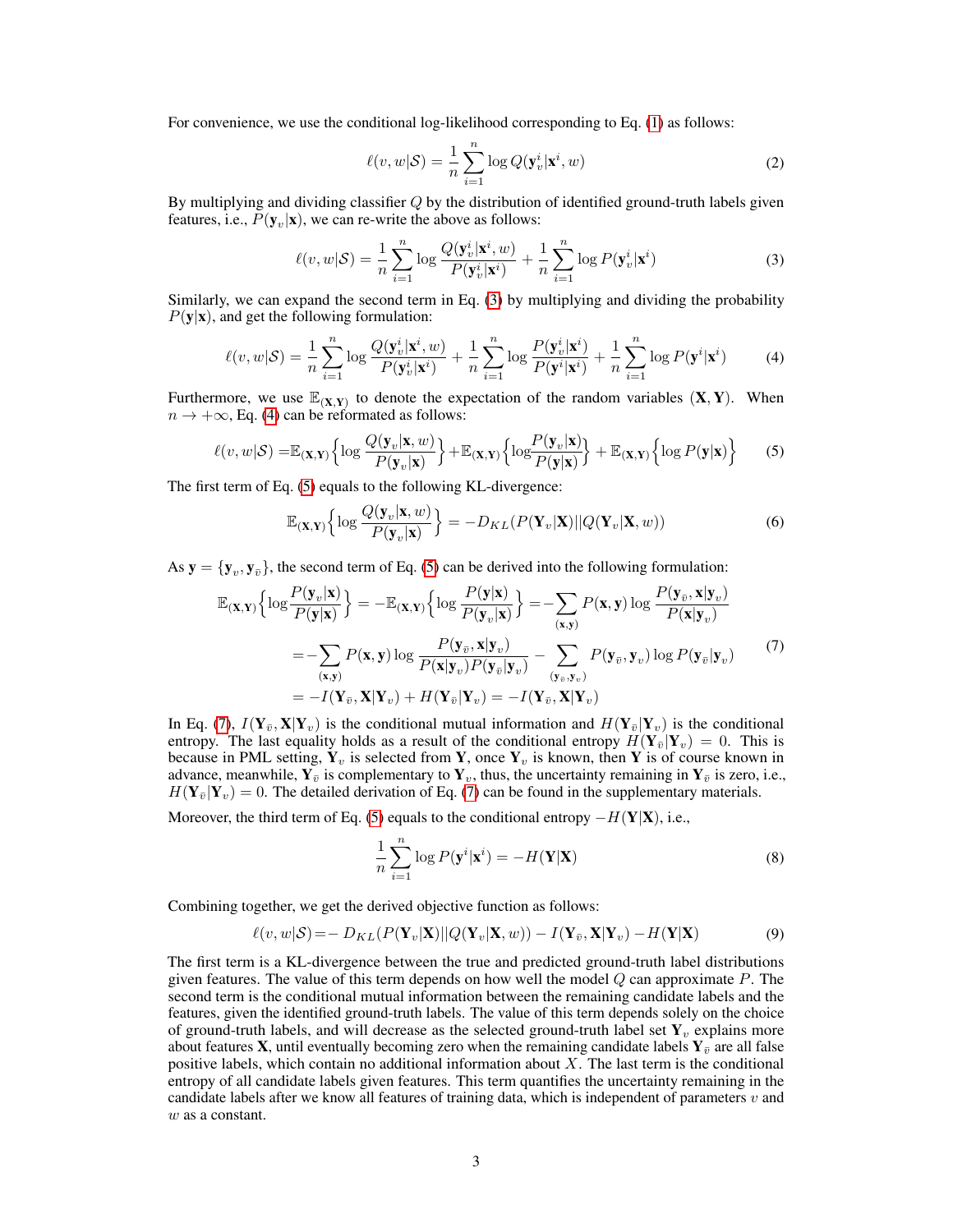## 4 Theoretical Analysis

To answer the first question:"Can the ground-truth labels be identified precisely?", we define an  $\epsilon$ -identifiable score function to decide whether a PML method can identify the ground-truth label precisely. Intuitively, the score of an identifiable score function increases when a ground-truth label is added to the identified label set compared to that of a false positive label. Thus, the  $\epsilon$ -identifiable score function can be defined as follows,

**Definition 1** ( $\epsilon$ -identifiable Score Function). Let S be the identified label set;  $y_k$  be a ground-truth *label and*  $y_k^-$  *be a false positive label. Let*  $\epsilon$  *be a non-negative constant. A score function*  $g: 2^{[q]} \to \mathbb{R}$ *is said to be*  $\epsilon$ -identifiable if the following property holds: for every  $y_k \notin \hat{S}$  and  $y_k \notin \hat{S}$ , we have  $g(\hat{S} \cup \{y_k\}) - g(\hat{S} \cup \{y_{\bar{k}}\}) \geq \epsilon.$ 

We will use this definition to derive the following theorem, which demonstrates that our objective function is an  $\epsilon$ -identifiable score function and is capable of identifying the ground-truth label from the candidate label set.

<span id="page-3-3"></span>**Theorem 1.** Let  $y_k$  and  $y_{\bar{k}}$  denote any unidentified ground-truth label and any false positive label *respectively. Let*  $Y_k$  *and*  $Y_k$  *represent the random variables of*  $y_k$  *and*  $y_k$  *respectively, and that*  $y_k, y_k \in \bar{v}$  and  $y_k, y_k \notin v$ . Then, for any identified ground-truth label set v, our objective function  $\ell(v, w|S)$  *is an*  $\epsilon$ *-identifiable score function on condition that,* 

<span id="page-3-2"></span>
$$
I(\mathbf{Y}_k, \mathbf{X}) - I(\mathbf{Y}_k, \mathbf{Y}_v) + I(\mathbf{Y}_k, \mathbf{Y}_v | \mathbf{X}) - D_{KL1} \ge I(\mathbf{Y}_{\bar{k}}, \mathbf{X}) - I(\mathbf{Y}_{\bar{k}}, \mathbf{Y}_v) + I(\mathbf{Y}_{\bar{k}}, \mathbf{Y}_v | \mathbf{X}) - D_{KL2}
$$
  
where  $D_{KL1} = D_{KL} \Big( P(\mathbf{Y}_v \cup \mathbf{Y}_k | \mathbf{X}) || Q(\mathbf{Y}_v \cup \mathbf{Y}_k | \mathbf{X}, w) \Big)$   
and  $D_{KL2} = D_{KL} \Big( P(\mathbf{Y}_v \cup \mathbf{Y}_{\bar{k}} | \mathbf{X}) || Q(\mathbf{Y}_v \cup \mathbf{Y}_{\bar{k}} | \mathbf{X}, w) \Big)$  (10)

<span id="page-3-0"></span>*Proof.*

$$
g(\hat{S} \cup \{y_k\}) - g(\hat{S} \cup \{y_{\bar{k}}\}) = \Big\{-I(\mathbf{Y}_{\bar{v}} \setminus \mathbf{Y}_k, \mathbf{X} | \mathbf{Y}_v \cup \mathbf{Y}_k) + I(\mathbf{Y}_{\bar{v}} \setminus \mathbf{Y}_{\bar{k}}, \mathbf{X} | \mathbf{Y}_v \cup \mathbf{Y}_{\bar{k}})\Big\} + \Big\{-D_{KL}\Big(P(\mathbf{Y}_v \cup \mathbf{Y}_k | \mathbf{X}) || Q(\mathbf{Y}_v \cup \mathbf{Y}_k | \mathbf{X}, w)\Big) + D_{KL}\Big(P(\mathbf{Y}_v \cup \mathbf{Y}_{\bar{k}} | \mathbf{X}) || Q(\mathbf{Y}_v \cup \mathbf{Y}_{\bar{k}} | \mathbf{X}, w)\Big)\Big\}
$$
(11)

Firstly, we derive the first part of Eq. [\(11\)](#page-3-0), i.e.,  $-I\Big(\mathbf{Y}_{\bar{v}}\setminus\mathbf{Y}_k,\mathbf{X}\big|\mathbf{Y}_v\cup\mathbf{Y}_k\Big) + I\Big(\mathbf{Y}_{\bar{v}}\setminus\mathbf{Y}_{\bar{k}},\mathbf{X}\big|\mathbf{Y}_v\cup\mathbf{Y}_{\bar{k}}\Big)$ . Due to the chain rule that  $I(Y, X) = I(Y_v, X) + \hat{I}(Y_{\bar{v}}, X|Y_v)$ , we have

$$
-I(\mathbf{Y}_{\bar{v}}\backslash\mathbf{Y}_{k},\mathbf{X}|\mathbf{Y}_{v}\cup\mathbf{Y}_{k}) = -\Big\{I(\mathbf{Y},\mathbf{X}) - I(\mathbf{Y}_{v}\cup\mathbf{Y}_{k},\mathbf{X})\Big\} = I(\mathbf{Y}_{v}\cup\mathbf{Y}_{k},\mathbf{X}) - I(\mathbf{Y},\mathbf{X})
$$
  
=  $I(\mathbf{Y}_{v},\mathbf{X}) + I(\mathbf{Y}_{k},\mathbf{X}|\mathbf{Y}_{v}) - I(\mathbf{Y},\mathbf{X})$   
=  $I(\mathbf{Y}_{v},\mathbf{X}) + I(\mathbf{Y}_{k},\mathbf{X}) - I(\mathbf{Y}_{k},\mathbf{Y}_{v}) + I(\mathbf{Y}_{k},\mathbf{Y}_{v}|\mathbf{X}) - I(\mathbf{Y},\mathbf{X})$  (12)

Similarly, we can get,

$$
-I(\mathbf{Y}_{\bar{v}}\backslash\mathbf{Y}_{\bar{k}},\mathbf{X}|\mathbf{Y}_{v}\cup\mathbf{Y}_{\bar{k}})=I(\mathbf{Y}_{v},\mathbf{X})+I(\mathbf{Y}_{\bar{k}},\mathbf{X})-I(\mathbf{Y}_{\bar{k}},\mathbf{Y}_{v})+I(\mathbf{Y}_{\bar{k}},\mathbf{Y}_{v}|\mathbf{X})-I(\mathbf{Y},\mathbf{X})
$$
(13)

Therefore, we have the following expression,

<span id="page-3-1"></span>The first part of 
$$
Eq
$$
. (11) =  $-I(\mathbf{Y}_{\bar{v}}\backslash\mathbf{Y}_k, \mathbf{X}|\mathbf{Y}_v \cup \mathbf{Y}_k) + I(\mathbf{Y}_{\bar{v}}\backslash\mathbf{Y}_{\bar{k}}, \mathbf{X}|\mathbf{Y}_v \cup \mathbf{Y}_{\bar{k}})$   
 = { $I(\mathbf{Y}_k, \mathbf{X}) - I(\mathbf{Y}_k, \mathbf{Y}_v) + I(\mathbf{Y}_k, \mathbf{Y}_v|\mathbf{X})$ } - { $I(\mathbf{Y}_{\bar{k}}, \mathbf{X}) - I(\mathbf{Y}_{\bar{k}}, \mathbf{Y}_v) + I(\mathbf{Y}_{\bar{k}}, \mathbf{Y}_v|\mathbf{X})$ } (14)

where  $I(Y_k, X)$  is the mutual information between a ground-truth label  $y_k$  and features, which means the correlation between the two items;  $I(Y_k, Y_v)$  is the mutual information between a ground-truth label  $y_k$  and the existing identified ground-truth label set, which means the redundancy between the two items;  $I(Y_k, Y_v|X)$  is the feature-conditional redundancy, which means the good information still remaining between ground-truth label  $y_k$  and the existing identified label set v after features are known.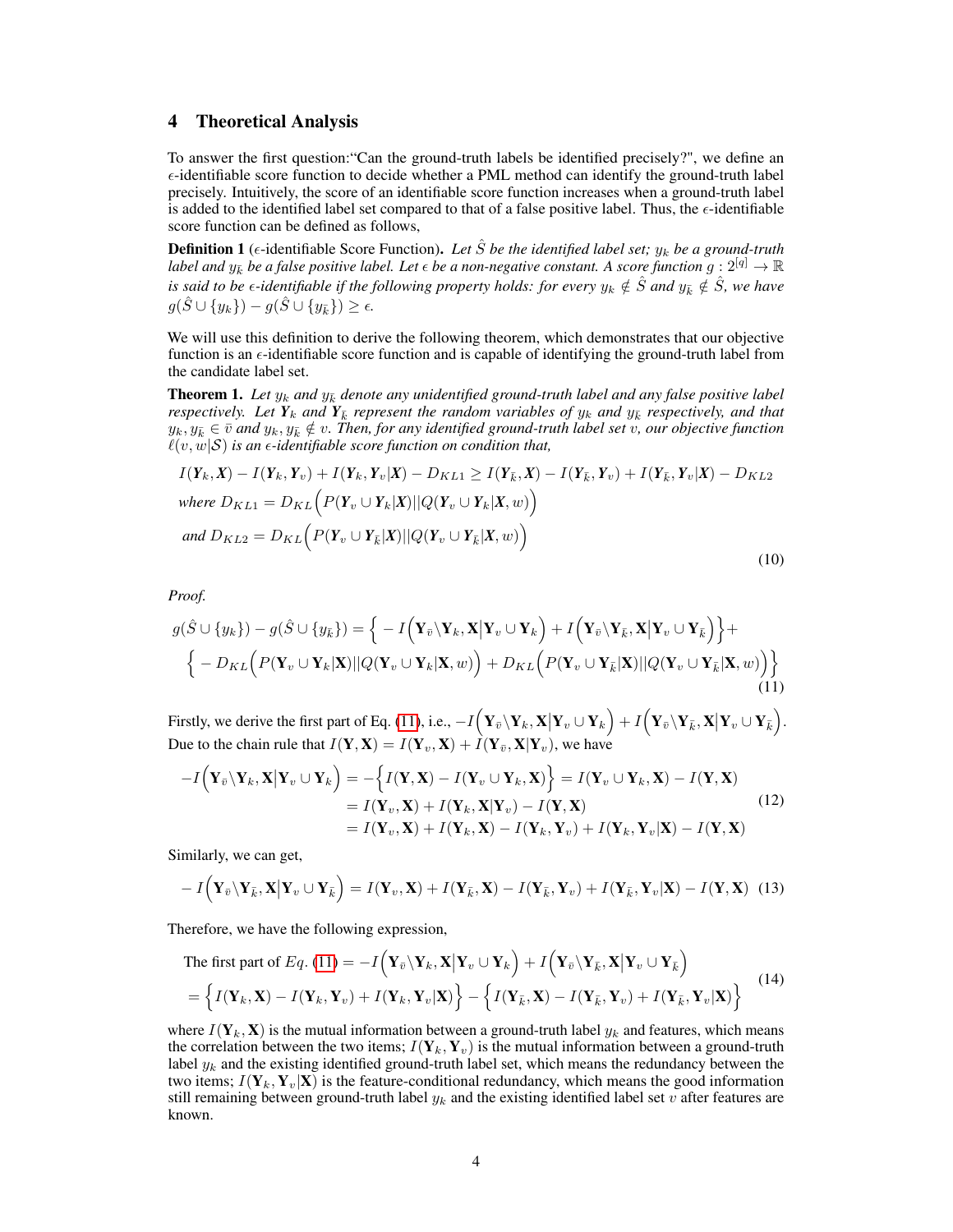Thus, the interpretation of the first part of Eq. [\(14\)](#page-3-1), i.e.,  $I(Y_k, X) - I(Y_k, Y_v) + I(Y_k, Y_v|X)$ , is the overall correlation of a ground-truth label  $y_k$  and features x, which equals the correlation between a ground-truth label  $y_k$  and features x minus the overall redundancy of label  $y_k$  with existing identified label set, based on which we can evaluate the effectiveness to include the label  $y_k$  into the ground-truth label set.

Similarly, the second part of Eq. [\(14\)](#page-3-1) stands for the overall correlation between a false-positive label  $y_k$  and features x, which equals the correlation between a false-positive label  $y_k$  and features x minus the overall redundancy of label  $y_{\bar{k}}$  with existing identified label set.

It is naturally hold that the first part should be larger than the sencond part as the overall correlation between a ground-truth label  $y_k$  and features ought to be stronger than that of a false-positive label  $y_{\bar{k}}$  and features.

After that, we illustrate the second part of Eq. [\(11\)](#page-3-0), i.e.,  $-D_{KL} \Big( P(\mathbf{Y}_v \cup \mathbf{Y}_k|\mathbf{X}) || Q(\mathbf{Y}_v \cup \mathbf{Y}_k|\mathbf{X}, w) \Big) +$  $D_{KL} \Big( P(\mathbf{Y}_v \cup \mathbf{Y}_{\bar{k}}|\mathbf{X}) || Q(\mathbf{Y}_v \cup \mathbf{Y}_{\bar{k}}|\mathbf{X}, w) \Big).$  The interpretaion of  $D_{KL} \Big( P(\mathbf{Y}_v \cup \mathbf{Y}_k|\mathbf{X}) || Q(\mathbf{Y}_v \cup \mathbf{Y}_{\bar{k}}|\mathbf{X}) \Big)$ 

 $(\mathbf{Y}_k|\mathbf{X}, w)$  is how well can the predictive model Q approximate the true probability distribution P when a ground-truth label  $y_k$  is added to the existing identified label set v; that is, the information loss when using Q to approximate P. The more precise the approximation is, the smaller is the KL-divergence value.

Similarly,  $D_{KL} \Big( P(\mathbf{Y}_v \cup \mathbf{Y}_{\bar{k}}|\mathbf{X}) || Q(\mathbf{Y}_v \cup \mathbf{Y}_{\bar{k}}|\mathbf{X}, w) \Big)$  can be interpreted as how well can the predictive model Q approximate the true probability distribution P when a a false-positive label  $y_{\bar{k}}$  is added to the existing identified label set  $v$ . The more imprecise the approximation is, the bigger is the KL-divergence value.

It is naturally hold that the KL-divergence value should be smaller when the ground-truth label  $y_k$  is added to the existing identified label set v than that of the false-positive label  $y_{\bar{k}}$ , that is,  $D_{KL} \Big( P(\mathbf{Y}_v \cup \mathbf{Y}_{\bar{k}}|\mathbf{X}) || Q(\mathbf{Y}_v \cup \mathbf{Y}_{\bar{k}}|\mathbf{X}, w) \Big) \geq D_{KL} \Big( P(\mathbf{Y}_v \cup \mathbf{Y}_k|\mathbf{X}) || Q(\mathbf{Y}_v \cup \mathbf{Y}_k|\mathbf{X}, w) \Big).$ 

Therefore, combined with the derivation of the first part of Eq. [\(11\)](#page-3-0), we can get the condition for our objective function  $\ell(v, w|S)$  to be an  $\epsilon$ -identifiable score function as follows,

$$
I(\mathbf{Y}_k, \mathbf{X}) - I(\mathbf{Y}_k, \mathbf{Y}_v) + I(\mathbf{Y}_k, \mathbf{Y}_v | \mathbf{X}) - D_{KL1} \ge I(\mathbf{Y}_{\bar{k}}, \mathbf{X}) - I(\mathbf{Y}_{\bar{k}}, \mathbf{Y}_v) + I(\mathbf{Y}_{\bar{k}}, \mathbf{Y}_v | \mathbf{X}) - D_{KL2}
$$
  
where  $D_{KL1} = D_{KL} \Big( P(\mathbf{Y}_v \cup \mathbf{Y}_k | \mathbf{X}) || Q(\mathbf{Y}_v \cup \mathbf{Y}_k | \mathbf{X}, w) \Big)$  and  $D_{KL2} = D_{KL} \Big( P(\mathbf{Y}_v \cup \mathbf{Y}_{\bar{k}} | \mathbf{X}, w) \Big)$ , which concludes the proof.

Remark. The condition of Eq. [\(10\)](#page-3-2) requires that the overall correlation between a ground-truth label  $y_k$  and features should be stronger than the overall correlation between a false-positive label  $y_k$  and features. From the above theoretical analysis, we can see that the ground-truth labels can be identified correctly by the proposed MILI-PML under given conditions and assumptions in Theorem [1.](#page-3-3)

## 5 Optimization

To answer the second question:"How can the ground-truth labels be found?", we design an efficient algorithm to optimize the proposed MILI-PML.

The goal of partial multi-label learning (PML) is to maximize  $\ell(v, w|S)$  of Eq. [\(9\)](#page-2-4), which is equivalent to minimizing  $-\ell(v, w|\mathcal{S})$ . Consequently, we can rewrite the objective function of MILI-PML as follows:

<span id="page-4-1"></span><span id="page-4-0"></span>
$$
-\ell(v, w|S) = D_{KL}(P(\mathbf{Y}_v|\mathbf{X})||Q(\mathbf{Y}_v|\mathbf{X}, w)) + I(\mathbf{Y}_{\bar{v}}, \mathbf{X}|\mathbf{Y}_v) + H(\mathbf{Y}|\mathbf{X})
$$
(15)

As the last term  $H(Y|X)$  is a constant, we only need to consider optimizing the first term and the second term together in Eq. [\(15\)](#page-4-0). Thus, minimizing  $-\ell(v, w|S)$  is equivalent to minimizing  $D_{KL}(P(\mathbf{Y}_v|\mathbf{X})||Q(\mathbf{Y}_v|\mathbf{X}, w)) + I(\mathbf{Y}_{\bar{v}}, \mathbf{X}|\mathbf{Y}_v)$ , that is,

$$
\arg\min_{v,w} -\ell(v,w|\mathcal{S}) = \arg\min_{v,w} D_{KL}(P(\mathbf{Y}_v|\mathbf{X})||Q(\mathbf{Y}_v|\mathbf{X},w)) + I(\mathbf{Y}_{\bar{v}},\mathbf{X}|\mathbf{Y}_v) \tag{16}
$$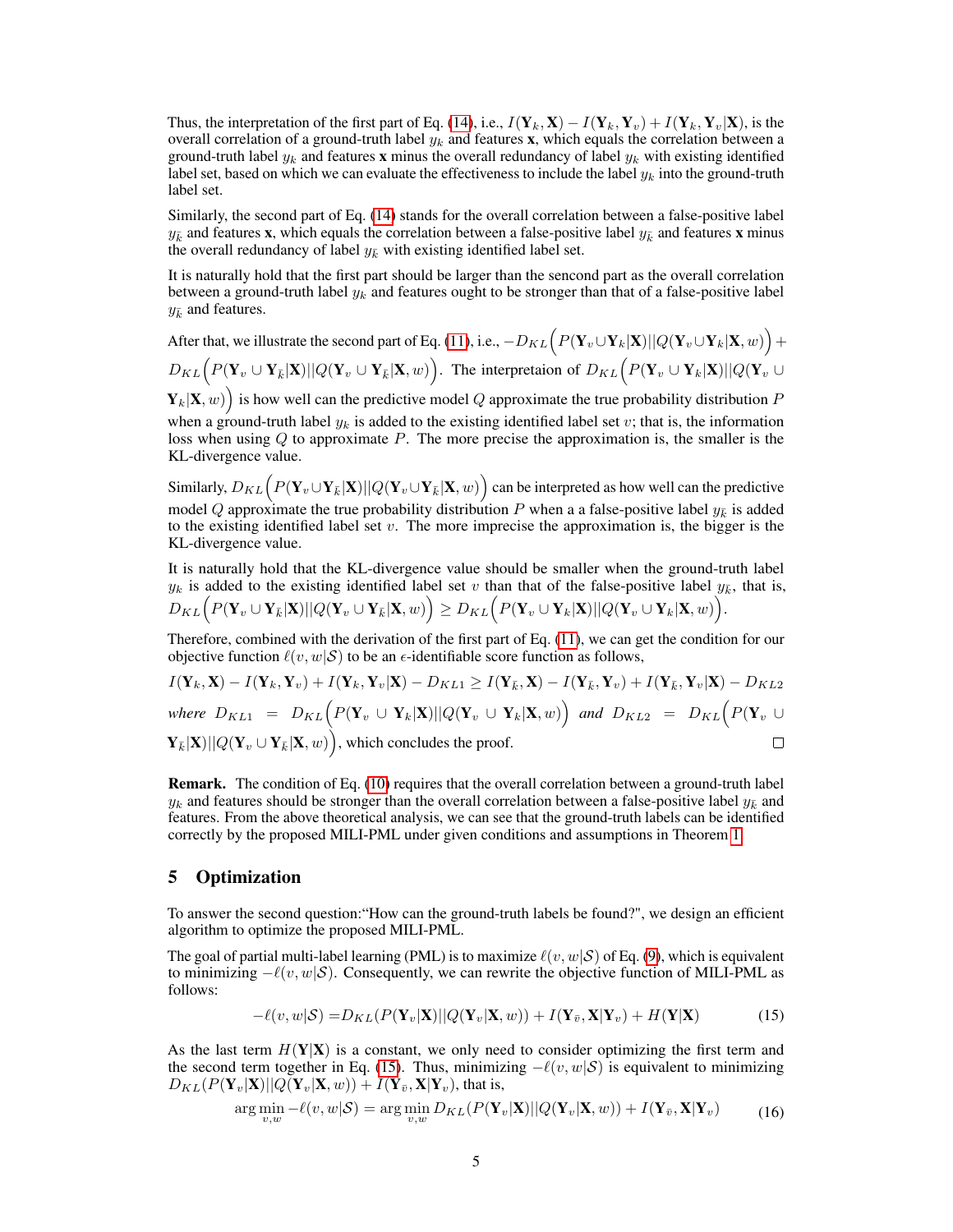#### <span id="page-5-2"></span>Algorithm 1 Alternating Optimization (MILI Algorithm)

**Goal:** Solve the Optimization Problem of Eq. [\(16\)](#page-4-1) : identifying the ground-truth label set v as well as training a predictive model parameter w;

**Input:** training data  $S = \{(\mathbf{x}^i, \mathbf{y}^i) : i = 1, \dots, n\};\$ 

**Output:** the predictive model parameter  $w$ .

- 1: Initialize the ground-truth label set  $v^i$  for each instance by randomly choosing from the corresponding candidate label set  $\bar{v}^i$ ;  $t = 0$ ;  $F^0(v, w) = 0$ ;
- 2: repeat
- 3: Fix  $v$ , update  $w$  in Eq. [\(17\)](#page-5-0) according to Gradient Descent Algorithm.
- 4: Fix w, update v in Eq. [\(19\)](#page-5-1) according to Algorithm [2;](#page-6-0)
- 5:  $t = t + 1$ ;
- 6: Calculate  $F^{t+1}(v, w)$ ;
- 7: **until**  $\frac{|F^{t+1}(v,w)-F^{t}(v,w)|}{|F^{t}(v,w)|} < \delta;$
- 8: Output the optimal solution  $v^i$  for each instance  $\mathbf{x}^i$ ,  $i \in \{1, \dots, n\}$  and the predictive model parameter w.

We design an alternating optimization algorithm called Mutual Information Label Identification Algorithm (i.e., MILI Algorithm) to optimize the two parameters  $v$  (the ground-truth label set parameter) and  $w$  (the predictive model parameter) in Eq. [\(16\)](#page-4-1) by fixing one and updating the other. Complete procedures of MILI Algorithm are summarized in Algorithm [1.](#page-5-2)

For convenience, we denote the objective function in Eq. [\(16\)](#page-4-1) as  $F(v, w)$  $D_{KL}(P(Y_v|\mathbf{X})||Q(Y_v|\mathbf{X}, w)) + I(Y_{\bar{v}}, \mathbf{X}|\mathbf{Y}_v)$ , which is used to set the stopping creteria in Algorithm [1.](#page-5-2)

Specifically, when v is fixed to update  $w$ , Eq. [\(16\)](#page-4-1) is equivalent to optimize the following problem as the second term  $I(Y_{\bar{v}}, X|Y_v)$  becomes a constant.

$$
\arg\min_{w} \mathbb{E}_{(\mathbf{X}, \mathbf{Y})} \log P(\mathbf{y}_v|\mathbf{x}) - \mathbb{E}_{(\mathbf{X}, \mathbf{Y})} \log Q(\mathbf{y}_v|\mathbf{x}, w) = \arg\min_{w} - \mathbb{E}_{(\mathbf{X}, \mathbf{Y})} \log Q(\mathbf{y}_v|\mathbf{x}, w)
$$
(17)

Moreover, we can use the sample estimation to approximate  $\mathbb{E}_{(X,Y)} \log Q(y_v | x, w)$  based on the Law of Large Numbers as follows:

<span id="page-5-0"></span>
$$
\mathbb{E}_{(\mathbf{X}, \mathbf{Y})} \log Q(\mathbf{y}_v | \mathbf{x}, w) \approx \frac{1}{n} \sum_{i=1}^n \log Q(\mathbf{y}_v^i | \mathbf{x}^i, w)
$$
(18)

To this end, we can employ the gradient descent algorithm to optimize Eq. [\(17\)](#page-5-0).

Next, we fix w to update v. The first term of Eq. [\(16\)](#page-4-1) can be decomposed to be  $\mathbb{E}_{(X,Y)} \log P(y_v|x)$  –  $\mathbb{E}_{(\mathbf{X},\mathbf{Y})} \log Q(\mathbf{y}_v|\mathbf{x})$ . Meanwhile, due to the chain rule that  $I(\mathbf{Y},\mathbf{X}) = I(\mathbf{Y}_v,\mathbf{X}) + I(\mathbf{Y}_{\bar{v}},\mathbf{X}|\mathbf{Y}_v)$ , minimizing  $I(Y_{\bar{v}}, X|Y_{\bar{v}})$  is equivalent to maximizing  $I(Y_{\bar{v}}, X)$ . Therefore, Eq. [\(16\)](#page-4-1) can be reformulated as follows:

<span id="page-5-3"></span><span id="page-5-1"></span>
$$
\arg\max_{v} - \mathbb{E}_{(\mathbf{X}, \mathbf{Y})} \log P(\mathbf{y}_v | \mathbf{x}) + \mathbb{E}_{(\mathbf{X}, \mathbf{Y})} \log Q(\mathbf{y}_v | \mathbf{x}) + I(\mathbf{Y}_v, \mathbf{X})
$$
\n(19)

Moreover, we can identify ground-truth labels  $y_k$  from  $\bar{v}$  one by one and add to v. Thus, Eq. [\(19\)](#page-5-1) is equivalent to the following formulation:

$$
\arg\max_{y_k \in \overline{v}} -\mathbb{E}_{(\mathbf{X}, \mathbf{Y})} \log P(y_k | \mathbf{x}, \mathbf{y}_v) + \mathbb{E}_{(\mathbf{X}, \mathbf{Y})} \log Q(y_k | \mathbf{x}, \mathbf{y}_v) + I(\mathbf{Y}_k, \mathbf{X} | \mathbf{Y}_v)
$$
(20)

In practice, we can use the empirical distribution and sample estimation to approximate the three terms in Eq. [\(20\)](#page-5-3) based on the Law of Large Numbers. To this end, we can employ greedy strategy to optimize Eq. [\(19\)](#page-5-1). Procedures of this implementation can be found in Algorithm [2.](#page-6-0)

Here, we explain some main steps of Algorithm [1.](#page-5-2) Step 2–7 summarizes the core iteration procedures, among which Step 3 and Step 4 are the alternating strategy to optimize the two parameters  $w$  and v, respectively. At Step 6, the objective function value  $F(v, w)$  is calculated. Finally, the stopping condition is set to  $\delta$ -optimal and we choose  $\delta$  to be  $10^{-5}$  in practice (Step 7).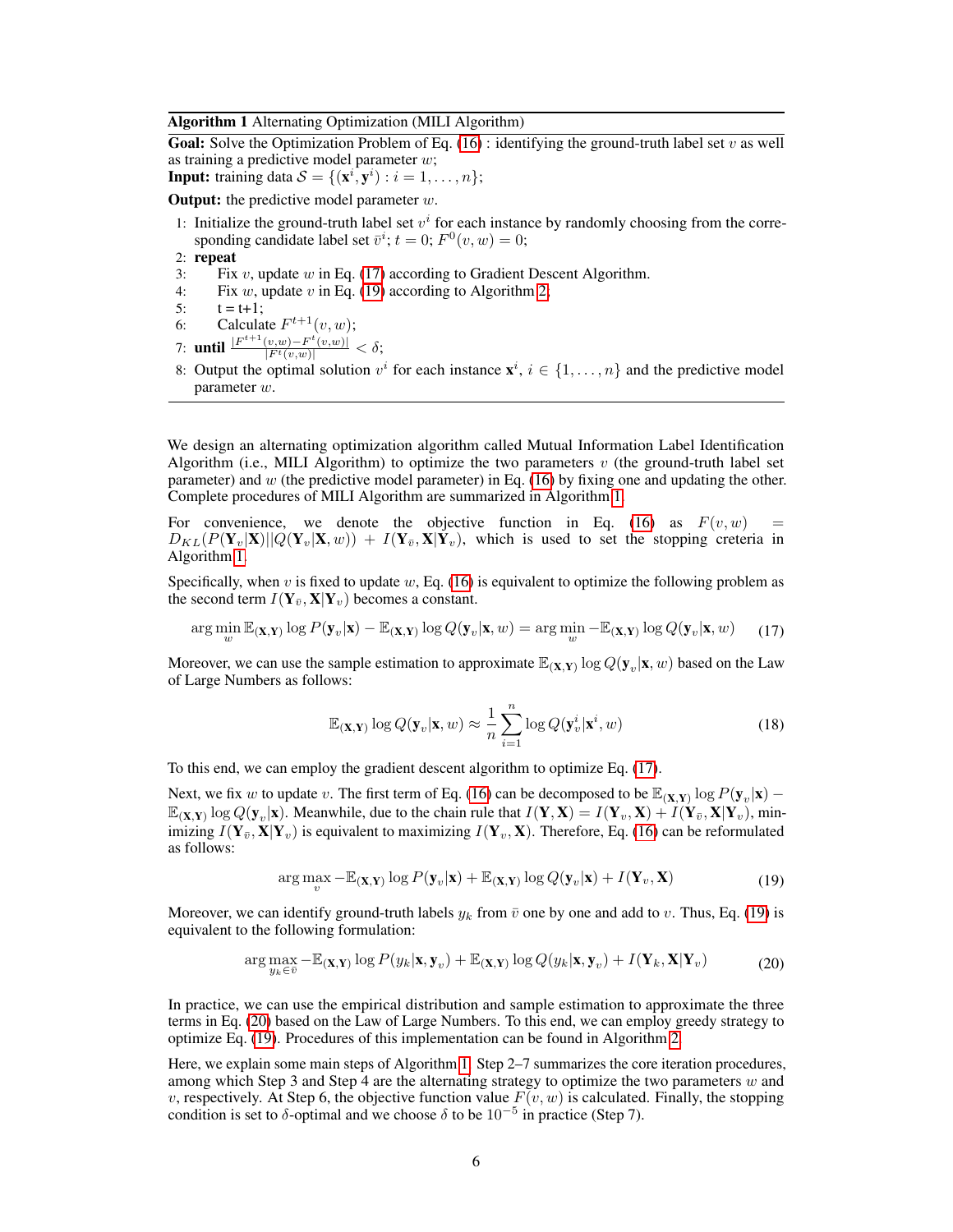## <span id="page-6-0"></span>Algorithm 2 Fix  $w$ , update  $v$ .

Goal: Solve the Optimization Problem of Eq. [\(19\)](#page-5-1).

**Input:** training data  $S = \{(\mathbf{x}^i, \mathbf{y}^i) : i = 1, \ldots, n\};\$ 

**Output:** the ground-truth label set  $v^i$  for each instance  $i \in \{1, \ldots, n\}$ .

1: Initialize  $t = 0$ ;  $v_0^i = \emptyset$  and let  $\bar{v}_0^i$  be the initial candidate label set for each instance  $\mathbf{x}^i$ ,  $i \in \{1, \ldots, n\};$ 

- 2: while  $I(\mathbf{Y}_k, \mathbf{X} | \mathbf{Y}_{v_t^i}) > \varepsilon$  do
- 3: Identifying the ground-truth label  $y_k^i$  by Eq. [\(20\)](#page-5-3);
- 4: Update the ground-truth label set by  $v_{t+1}^i = v_t^i \cup y_k^i$ ;
- 5: Update the remaining candidate label set by  $\bar{v}_{t+1}^i = \bar{v}_t^i \setminus y_k^i$ ;
- 6:  $t = t + 1;$
- 7: end while
- 8: Output  $v^i$  by  $v^i = v^i_{\hat{t}}$ .

# 6 Experiments

In this section, we conduct experiments to evaluate the classification performance of the proposed MILI-PML and compare it with six state-of-the-art PML methods.

#### 6.1 Datasets

Experiments are conducted on six synthetic PML datasets<sup>[1](#page-6-1)</sup> and four real-world PML datasets (i.e. YeastBP [\[16\]](#page-9-15), Music-emotion [\[19\]](#page-9-18), Music-style [\[19\]](#page-9-18), MIRFlickr [\[19,](#page-9-18) [14\]](#page-9-13) of different scales, the characteristics of which are summarized in the supplementary materials. For real-world PML datasets, candidate labels are collected from web users which are further examined by human labelers to specify the ground-truth labels. For synthetic datasets, given the configuration strategy over multilabel datasets in [\[1,](#page-9-0) [14\]](#page-9-13), we construct the candidate label set by randomly choosing irrelevant labels together with the ground-truth labels (GLs) for each multi-label instance. Specifically, different settings are considered by varying the average number of candidate labels (#CLs (avg.)) for each multi-label dataset. Accordingly, in this paper, we generate thirty synthetic PML datasets. For brevity, we report the detailed results of two configurations for each dataset, i.e. avg. #CLs (avg.) being 7 and 11 for Enron, Corel5k, Eurlex-sm; 9 and 13 for Eurlex-ed and Mediamill; 45 and 65 for CAL500.

<span id="page-6-2"></span>Table 1: Experimental results of the proposed MILI-PML with six state-of-the-art PML baselines on four real-world as well as six synthetic PML datasets in terms of **ranking loss**. The best result (the smaller the better) is *in bold*.

| Dataset          | $\overline{\text{HCLs}}$ (avg.) | <b>MILI-PML</b>   | PAR-VLS         | <b>DRAMA</b>      | PML-lc            | <b>fPML</b>     | <b>PML-LRS</b>    | <b>MUSER</b>      |
|------------------|---------------------------------|-------------------|-----------------|-------------------|-------------------|-----------------|-------------------|-------------------|
| YeastBP          | 30.43                           | $.357 + .017$     | $.436 + .032$   | $.407 + .021$     | $.382 + .036$     | $.414 + .012$   | $.418 + .031$     | $.341 + .015$     |
| Music-emotion    | 5.29                            | $.171 + .008$     | $.260 \pm .005$ | $.218 \pm .013$   | $254 + 006$       | $.352 \pm .015$ | $.281 + .005$     | $.189 \pm .021$   |
| Music-style      | 6.04                            | $.162 \pm .007$   | $.182 + .021$   | $.178 + .013$     | $.267 + .013$     | $.238 \pm .019$ | $.179 + .007$     | $.171 \pm .006$   |
| <b>MIRFlickr</b> | 3.35                            | $.081 {\pm} .005$ | $.203 \pm .007$ | $.189 + .010$     | $146 + 008$       | $.163 + .025$   | $.107 {\pm} .002$ | $.093 \pm .006$   |
| Enron            | 7                               | $.082 - .002$     | $.297 + .007$   | $.194 + .012$     | $.338 + .004$     | $.128 + .017$   | $.207 + .021$     | $.114 + .003$     |
|                  | 11                              | $.096 {\pm} .004$ | $.312 \pm .006$ | $.210 + .015$     | $.341 + .002$     | $.127 + .008$   | $.215 + .017$     | $.123 \pm .004$   |
| Corel5k          | $\overline{7}$                  | $.012 + .015$     | $.345 + .070$   | $.193 + .052$     | $161 + 013$       | $.132 + .027$   | $.193 + .016$     | $.015 + .004$     |
|                  | 11                              | $.015 {\pm} .007$ | $.383 + .056$   | $.201 \pm .065$   | $171 + 014$       | $.138 \pm .013$ | $.202 \pm .021$   | $.017 \pm .005$   |
| Eurlex-sm        |                                 | $.041 + .003$     | $.058 + .014$   | $.051 + .007$     | $.079 + .017$     | $.313 + .072$   | $.183 + .006$     | $.043 + .005$     |
|                  | 11                              | $.047 + .006$     | $.067 + .009$   | $.063 + .016$     | $.081 + .016$     | $.368 + .016$   | $.197 {\pm} .008$ | $.049 {\pm} .003$ |
| Eurlex-ed        | 9                               | $.045 \pm .006$   | $.064 + .013$   | $.068 {\pm} .008$ | $.083 + .016$     | $.328 + .009$   | $.198 {\pm} .008$ | $.041 {\pm} .003$ |
|                  | 13                              | $.062 + .017$     | $.069 + .025$   | $.071 + .013$     | $.092 + .018$     | $.412 \pm .024$ | $.217 \pm .010$   | $.043 + .002$     |
| <b>CAL500</b>    | 45                              | $.175 \pm .007$   | $.353 + .014$   | $.235 + .007$     | $.316 \pm .008$   | $.268 + .015$   | $.281 \pm .013$   | $.179 \pm .024$   |
|                  | 65                              | $.203 + .027$     | $.471 + .012$   | $.317 + .016$     | $.365 + .014$     | $.287 + .019$   | $.347 \pm .016$   | $.213 + .021$     |
| Mediamill        | 9                               | $.127 \pm .009$   | $.135 + .008$   | $.201 + .007$     | $.216 + .015$     | $.203 + .007$   | $.193 + .107$     | $.173 \pm .002$   |
|                  | 13                              | $.151 {\pm} .004$ | $.198 \pm .004$ | $.301 {\pm} .012$ | $.316 {\pm} .009$ | $.225 \pm .008$ | $.212 + .023$     | $.187 \pm .021$   |

#### 6.2 Baselines

We compare the proposed MILI-PML method with the six state-of-the-art PML approaches.

<span id="page-6-1"></span><sup>1</sup> http://mulan.sourceforge.net/datasets-mlc.html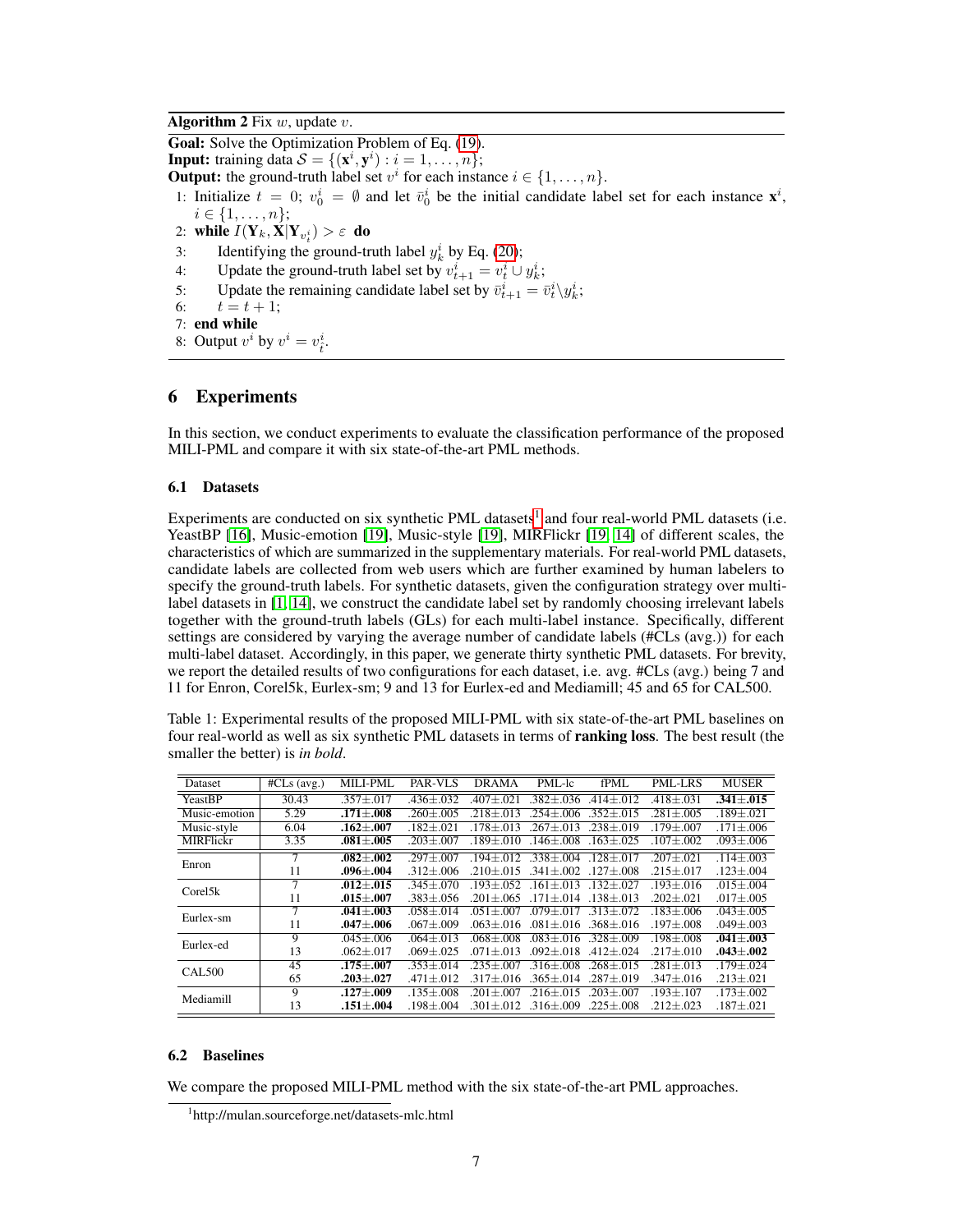<span id="page-7-0"></span>Table 2: Experimental results of the proposed MILI-PML with six state-of-the-art PML baselines on four real-world as well as six synthetic PML datasets in terms of **average precision**. The best result (the larger the better) is *in bold*.

| $\overline{\text{HCLs}}$ (avg.) | <b>MILI-PML</b>   | PAR-VLS           | <b>DRAMA</b>  | PML-lc        | <b>fPML</b>     | <b>PML-LRS</b>    | <b>MUSER</b>      |
|---------------------------------|-------------------|-------------------|---------------|---------------|-----------------|-------------------|-------------------|
| 30.43                           | $.151 \pm .027$   | $.082 \pm .031$   | $.083 + .017$ | $.140 + .035$ | $.096 + .021$   | $.085 + .023$     | $.154 - .031$     |
| 5.29                            | $.603 + .018$     | $.527 \pm .006$   | $.582 + .012$ | $.541 + .023$ | $.538 + .015$   | $.516 + .014$     | $.598 + .033$     |
| 6.04                            | $.722 {\pm} .017$ | $.717\pm.031$     | $.693 + .013$ | $.627 + .010$ | $.659 + .017$   | .716±.018         | $.718 \pm .013$   |
| 3.35                            | $.807 + .015$     | $.685 \pm .017$   | $.707 + .014$ | $.743 + .018$ | $.731 + .015$   | $.796 + .012$     | $.801 \pm .016$   |
| 7                               | $.784 + .002$     | $.601 + .006$     | $.613 + .002$ | $.679 + .003$ | $.751 + .012$   | $.782 + .011$     | $.771 + .003$     |
| 11                              | .683+.005         | $.587 + .006$     | $.556 + .012$ | $.660 + .004$ | $.670 + .006$   | $.683 + .007$     | $.681 + .005$     |
| 7                               | $.283 \pm .012$   | $.205 + .012$     | $.235 + .014$ | $.253 + .023$ | $.264 + .017$   | $.237 \pm .013$   | $.280 + .003$     |
| 11                              | $.279 {\pm} .007$ | $.196 + .036$     | $.218 + .025$ | $.226 + .013$ | $.258 \pm .015$ | $.217 \pm .011$   | $.276 {\pm} .015$ |
| 7                               | $.752 + .013$     | $.741 + .024$     | $744+017$     | $.718 + .037$ | $.685 + .022$   | .699+.016         | $.751 + .025$     |
| 11                              | $.749 {\pm} .016$ | $.721 + .016$     | $.728 + .013$ | $.716 + .006$ | $.628 + .027$   | .615 $\pm$ .017   | $.748 \pm .023$   |
| 9                               | $.753 + .016$     | $.735 + .013$     | $.727 + .016$ | $719 + 024$   | $.686 + .010$   | $.696 + .015$     | $.755 + .023$     |
| 13                              | $.748 + .027$     | $.728 \pm .015$   | $.725 + .023$ | $.715 + .017$ | $.668 + .014$   | $.681 + .016$     | $.752 + .012$     |
| 45                              | $.626 \pm .017$   | $.446 + .024$     | $.563 + .027$ | $.581 + .018$ | $.531 + .025$   | $.516 + .023$     | $.620 \pm .014$   |
| 65                              | $.585 + .021$     | $.432 \pm .012$   | $.481 + .015$ | $.434 + .015$ | $.412 + .022$   | $.448 \pm .014$   | $.479 \pm .018$   |
| 9                               | $.769 + .019$     | $.756 \pm .018$   | $.698 + .017$ | $.685 + .025$ | $.695 + .017$   | $.689 + .010$     | $.716 + .012$     |
| 13                              | $.728 {\pm} .014$ | $.699 {\pm} .024$ | $.687 + .014$ | $.685 + .019$ | $.674 \pm .018$ | $.686 {\pm} .013$ | $.702 \pm .021$   |
|                                 |                   |                   |               |               |                 |                   |                   |

<span id="page-7-1"></span>Table 3: Experimental results of the proposed MILI-PML with six state-of-the-art PML baselines on four real-world as well as six synthetic PML datasets in terms of coverage. The best result (the smaller the better) is *in bold*.

| Dataset          | $\overline{\text{HCLs}}$ (avg.) | <b>MILI-PML</b>   | PAR-VLS         | DRAMA           | PML-lc          | <b>fPML</b>     | <b>PML-LRS</b>    | <b>MUSER</b>    |
|------------------|---------------------------------|-------------------|-----------------|-----------------|-----------------|-----------------|-------------------|-----------------|
| YeastBP          | 30.43                           | $.422 + .024$     | $.731 + .032$   | $.417 + .025$   | $.489 + .036$   | $.494 + .012$   | $.668 + .031$     | $.431 + .015$   |
| Music-emotion    | 5.29                            | $.373 + .008$     | $.461 + .005$   | $.428 + .013$   | $.434 + .006$   | $.451 + .015$   | $.483 \pm .005$   | $.387 + .021$   |
| Music-style      | 6.04                            | $.182 + .007$     | $.208 + .021$   | $.217 + .032$   | $.367 \pm .013$ | $.238 \pm .019$ | $.279 + .007$     | $.216 + .006$   |
| <b>MIRFlickr</b> | 3.35                            | $.208 + .005$     | $.263 + .007$   | $.289 + .010$   | $.248 + .008$   | $.267 + .025$   | $.287 + .002$     | $.233 \pm .016$ |
| Enron            | 7                               | $.281 \pm .022$   | $.397 + .007$   | $.394 + .012$   | $.431 + .004$   | $.421 + .017$   | $.415 \pm .021$   | $.314 + .033$   |
|                  | 11                              | $.293 + .014$     | $.416 + .026$   | $.415 \pm .015$ | $.446 + .022$   | $.426 \pm .018$ | $.417 \pm .017$   | $.323 + .024$   |
| Corel5k          | 7                               | $.225 + .017$     | $.415 \pm .070$ | $.439 + .052$   | $.361 + .011$   | $.342 + .017$   | $.293 + .015$     | $.238 + .014$   |
|                  | 11                              | $.275 {\pm} .027$ | $.463 + .026$   | $.451 + .025$   | $.373 + .014$   | $.338 + .023$   | $.372 + .021$     | $.278 \pm .005$ |
| Eurlex-sm        | 7                               | $.152 + .003$     | $.162 + .014$   | $.171 + .007$   | $.358 + .017$   | $.363 + .012$   | $.183 + .006$     | $.174 + .005$   |
|                  | 11                              | $.187 + .006$     | $.263 + .009$   | $.257 + .016$   | $.471 \pm .016$ | $.426 \pm .016$ | $.267 + .008$     | $.219 + .003$   |
| Eurlex-ed        | 9                               | $.239 + .016$     | $.244 + .013$   | $.278 + .018$   | $.483 + .026$   | $.386 + .029$   | $.238 {\pm} .018$ | $.241 + .013$   |
|                  | 13                              | $.246 + .017$     | $.279 + .025$   | $.277 + .013$   | $.492 + .018$   | $.412 + .024$   | $.247 \pm .010$   | .245+.012       |
| <b>CAL500</b>    | 45                              | $.585 {\pm} .027$ | $.872 \pm .024$ | $.838 + .027$   | $.936 + .038$   | $.875 + .025$   | $.865 \pm .033$   | $.679 + .027$   |
|                  | 65                              | $.593 {\pm} .027$ | $.953 + .012$   | $.917 + .016$   | $.955 + .014$   | $.881 + .019$   | $.878 + .016$     | $.712 \pm .012$ |
| Mediamill        | 9                               | $.205 + .019$     | $.211 + .018$   | $.298 + .024$   | $.317 \pm .012$ | $.217 + .013$   | $.291 \pm .019$   | $.212 \pm .022$ |
|                  | 13                              | $.215 {\pm} .021$ | $.321 + .027$   | $.362 + .015$   | $.376 + .007$   | $.266 + .017$   | $.322 + .021$     | $.257 \pm .010$ |

- *PARTICLE* [\[14\]](#page-9-13): An identifying method, which tries to extract credible labels with highconfidence values by label propagation procedure, and then trains classifiers by applying two exisiting multi-label models, which are PAR-VLS and PAR-MAP for short. Here, we choose PAR-VLS for comparison.
- *DRAMA* [\[15\]](#page-9-14): An identifying method, which tries to get the reliable labels with highconfidence by considering the structure of feature space, and then induces a gradient boosting model to train classifiers.
- *PML-fp and PML-lc* [\[1\]](#page-9-0): An embedding method, which attempts to figure out the label confidence by minimizing the ranking loss and exploiting data structure information with two models: one considering feature prototype (i.e., PML-fp) and the other considering label correlations (i.e., PML-lc). Here, we choose PML-lc for comparison.
- *fPML* [\[16\]](#page-9-15): An embedding method, which figures out the label confidence by adopting a feature and label coherent matrix to factorize the original matrix for prediction.
- *PML-LRS* [\[17\]](#page-9-16): An embedding method, which utilizes low-rank and sparse decomposition to capture the ground-truth label matrix and irrelevant label matrix from the observed candidate label matrix.
- *MUSER* [\[18\]](#page-9-17): An embedding method, which considers redundant labels together with noisy features and figures out the label confidence via optimizing correlation matrix.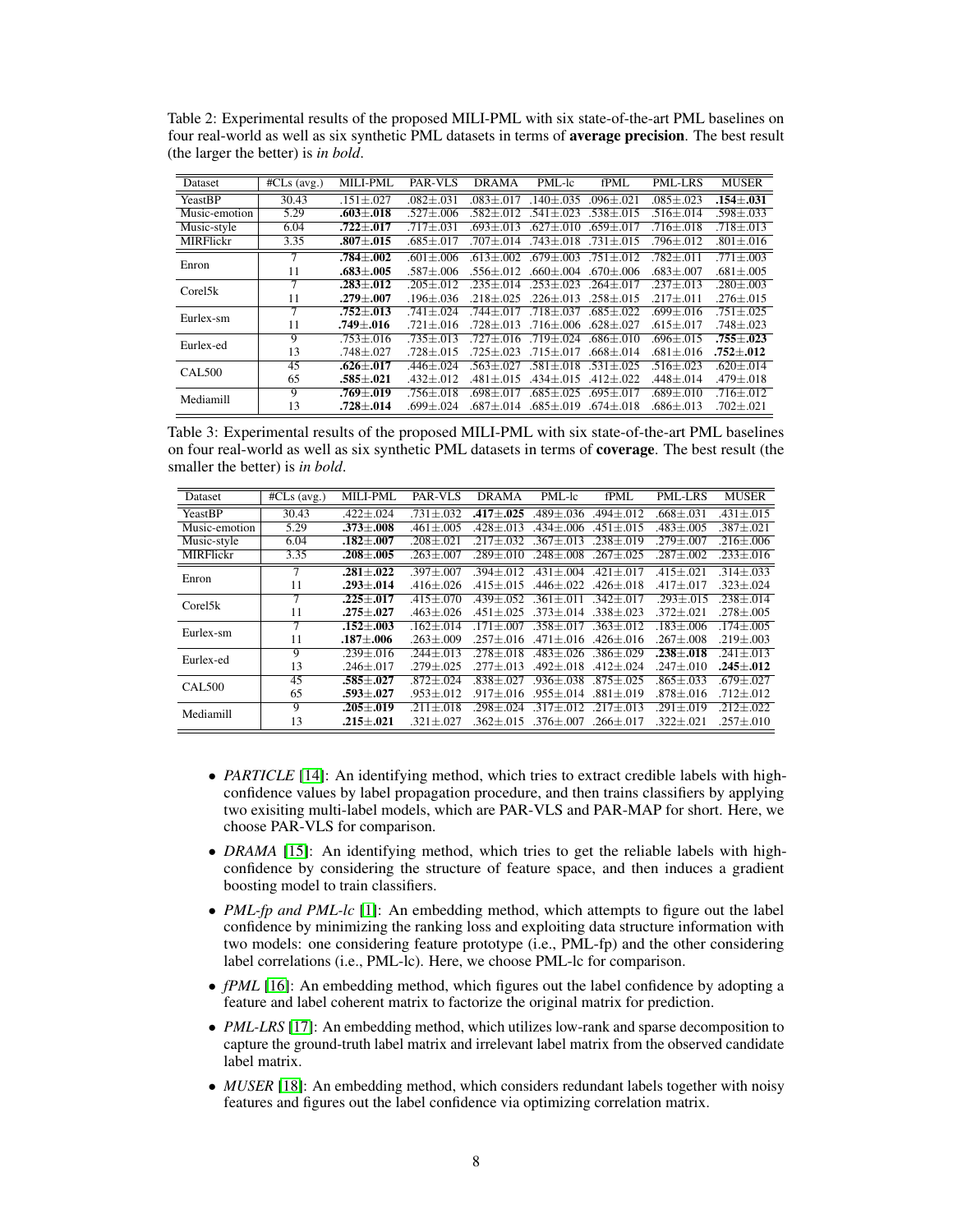For all PML baselines, we set the trade-off parameters as suggested in the original papers. Details can be found in the supplementary materials.

For MILI-PML, we employ the simple Binary Relevance  $[20, 21]$  $[20, 21]$  $[20, 21]$  as the predictive classifier  $Q$  in the MILI-PML model. In addition, LIBLINEAR [\[22\]](#page-9-21) with L2-regularized square hinge loss is also employed to train the binary classifiers in Binary Relevance (BR).

*Evaluation metrics*: We employ five widely-used multi-label metrics including ranking loss, hamming loss, one error, coverage, and average precision to evaluate the performance of all methods. More details about these evaluation metrics can be found in [\[23,](#page-9-22) [24,](#page-9-23) [25\]](#page-9-24). Besides, on each dataset, five-fold cross validation is performed where the mean metric value as well as standard deviation are recorded for each comparing method.

#### 6.3 Experimental Results

Due to the page limit, we only report the performance comparisons of the proposed MILI-PML with six state-of-the-art PML methods on four real-world datasets and six synthetic datasets in terms of ranking loss, average precision and coverage in Tables [1,](#page-6-2) [2,](#page-7-0) [3](#page-7-1) respectively. Besides, similar results can be observed in other metrics and we report the detailed results of hamming loss and one error metrics in the supplementary materials. From the overall results, we make the following observations:

- The proposed MILI-PML consistently outperforms all baselines on most real-world datasets, like Music-emotion, Music-style and MIRFlickr datasets, while is comparable to the best performance on YeastBP dataset. For example, MILI-PML is comparable to MUSER in terms of ranking loss and average precision, while comparable to DRAMA in terms of coverage.
- MILI-PML is superior to all baselines on most synthetic datasets, like Enron, Corel5k, Eurlex-sm, CAL500 and Mediamill while is comparable to the best performance on Eurlexed dataset. Specifically, MILI-PML is comparable to MUSER in terms of ranking loss and average precision, comparable to PML-LRS and MUSER in terms of coverage.
- It is obvious to observe that MILI-PML performs the best on most real-world as well as most synthetic datasets, except on YeastBP and Eurlex-ed. This is maybe because the number of feature and class combinations is relatively large compared with the number of instances in YeastBP and Eurlex-ed datasets, which increases the difficulty for identifying the ground-truth labels.
- The overall results demonstrate the superiorities of MILI-PML, which mainly owes to the natural consideration of the relevancy between features and labels as well as the overall redundancy of including an identified label into the ground-truth label set in the derived MILI-PML. This aligns with our theoretical analysis that MILI-PML is  $\epsilon$ -identifiable and capable of identifying the ground-truth labels correctly on the given conditions and assumptions of the data distribution.

# 7 Conclusion

This paper provides a new insight into partial multi-label learning problem from the perspective of mutual information. Instead of using hand-made heuristic modeling, we propose a novel method called MILI-PML, which is derived from a clear probabilistic formulation directly and can be easily interpreted theoretically by information theory as a result of naturally incorporating the relevancy considerations. Moreover, we present two fundamental issues about the assumption of existing PML research. To answer the first question "CAN", we define an  $\epsilon$ -identifiable score function to evaluate whether a PML method is workable for identifying the ground-truth labels precisely. Furthermore, we demonstrate that the derived MILI-PML is  $\epsilon$ -identifiable under certain assumptions and conditions theoretically. To answer the second question "HOW", we design an efficient optimization algorithm called MILI Algorithm to optimize the objective function. Extensive experiments are conducted on six synthetic PML datasets and four real-world PML datasets. The experimental results clearly demonstrate that the proposed MILI-PML consistently outperforms the state-of-the-art methods in terms of five widely-used multi-label metrics including ranking loss, hamming loss, one error, coverage, and average precision.